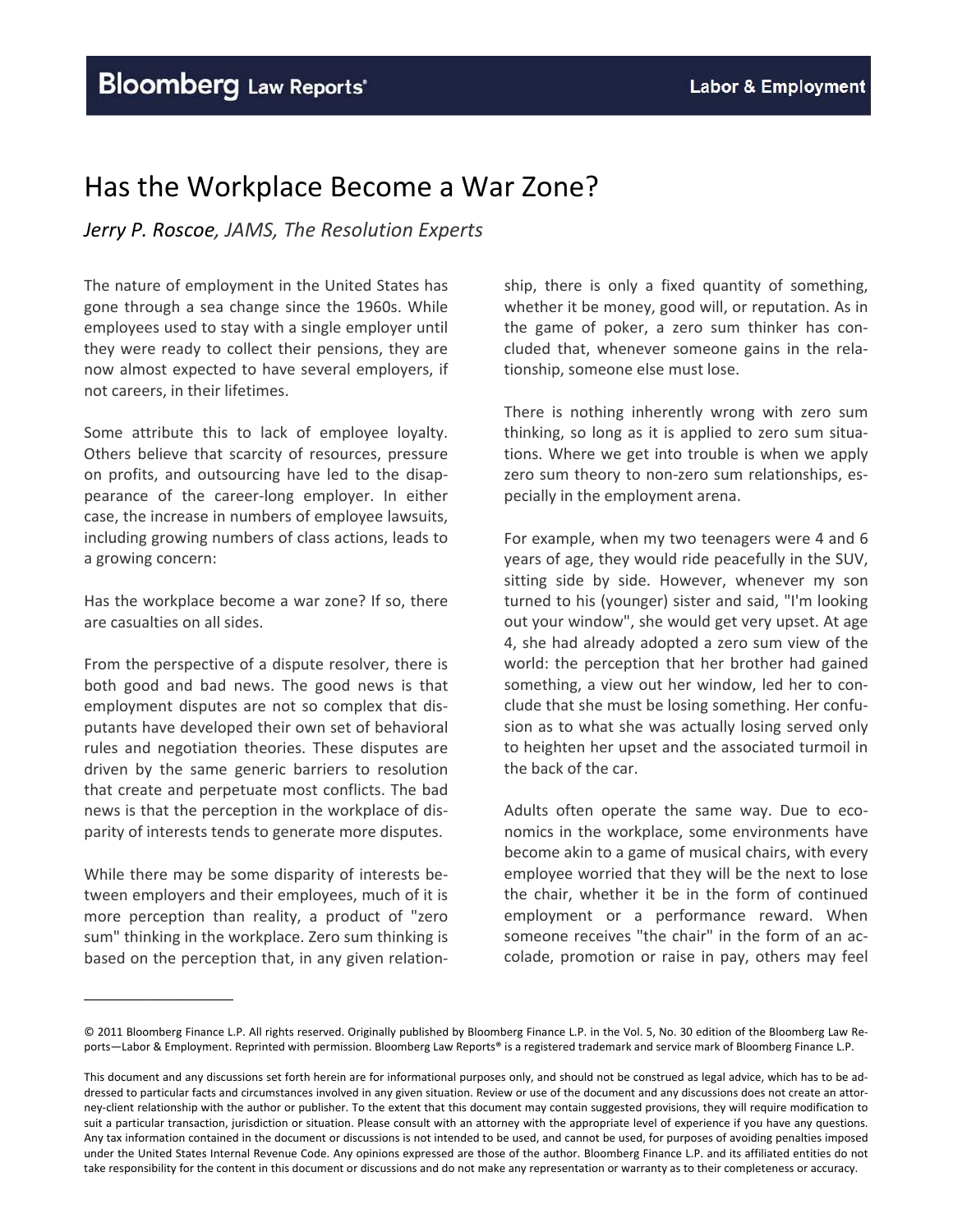that they have "lost" the same benefit. This pheno‐ menon is enhanced in a workplace where recognition is conferred on the basis of perceived value as opposed to real value. Conversely and perversely, there is a dark side of this theory at play in the workplace: sabotage. Some feel that they will create personal gain by damaging others, thus look‐ ing relatively "better" than the one whose work or reputation was sabotaged. Those tempted to en‐ gage in this practice beware: in resolving disputes for almost 30 years, this mediator has never come across a situation where hurting one has helped another.

Zero sum thinking is but one barrier to more pro‐ ductive workplace relationships. Another barrier is the possibility that we have lost sight of the fact that the workplace is a relationship at all.

## **It is Not "Us" vs. "Them"**

Employers and employees have lost sight of their common interests. Employers might be surprised to learn that workers are just as motivated by efficien‐ cy and productivity as they are. A significant morale generator is the sense that one's work is meaning‐ ful, or even appreciated, and that one's time and energies are being used productively. When an em‐ ployer adopts the view that employees are "lazy" "takers," whose interests are adverse to efficiency and profit, the employer has stopped listening to the employee's views, needs, or suggestions. Ac‐ company this with a workplace transition from *in loco parentis* where co‐workers bonded as family, celebrating one another's birthdays, to a workplace of economic uncertainty in which workers feel like generic widgets, and the effect is exacerbated. There are casualties on all sides: employer, em‐ ployee and even consumer as potential synergy is lost when a perceived gap develops between "labor" and "management." Lack of collaboration and communication may evolve into a more permanent alienation that reinforces stereotypes and inhibits the exchange of information that may be critical to both workplace process and outcome.

The Solution: create opportunities to learn which employee motivators relate to productivity and profit.

## **Sometimes Yes Costs Less Than No**

When the workplace has devolved to an "us vs. them" mentality, there is a temptation by manage‐ ment to deny employee requests. This is only natural when requests are viewed as additional de‐ mands, a dynamic that is very well developed in labor negotiations. By rigidly refusing employee re‐ quests, employers may be missing an opportunity for gain. For example, in a heated contract negotia‐ tion, a performer may ask for a limousine to take her to her nightly performance. Many negotiators might view the limo as a costly concession and re‐ spond with a quick no. Such a reaction deprives management the opportunity to realize gain: it might be in the negotiator's interest to control the timeliness of the performer, management could benefit from the image of her arriving at the venue in a fancy limo, and the performance may benefit from a performer who is in a better mood because he or she feels more appreciated and cared for. The same approach may apply to requests for telecom‐ muting, workplace dress options, and workplace conveniences as simple as onsite healthy snack ma‐ chines.

The Solution: Before saying no to a request, ask the key question: "How could we gain from saying yes to this?"

## **Give Others the Benefit of the Doubt**

Communication is rarely perfect, particularly in many workplaces. As a result, it is quite common to witness behavior for which there is no apparent explanation. In such circumstances, people often fill the information gap with a negative assumption  $$ the brain must make sense of the world and there‐ fore cannot tolerate information gaps. While filling the information gap with a negative assumption seems to be human nature, it stands to reason that